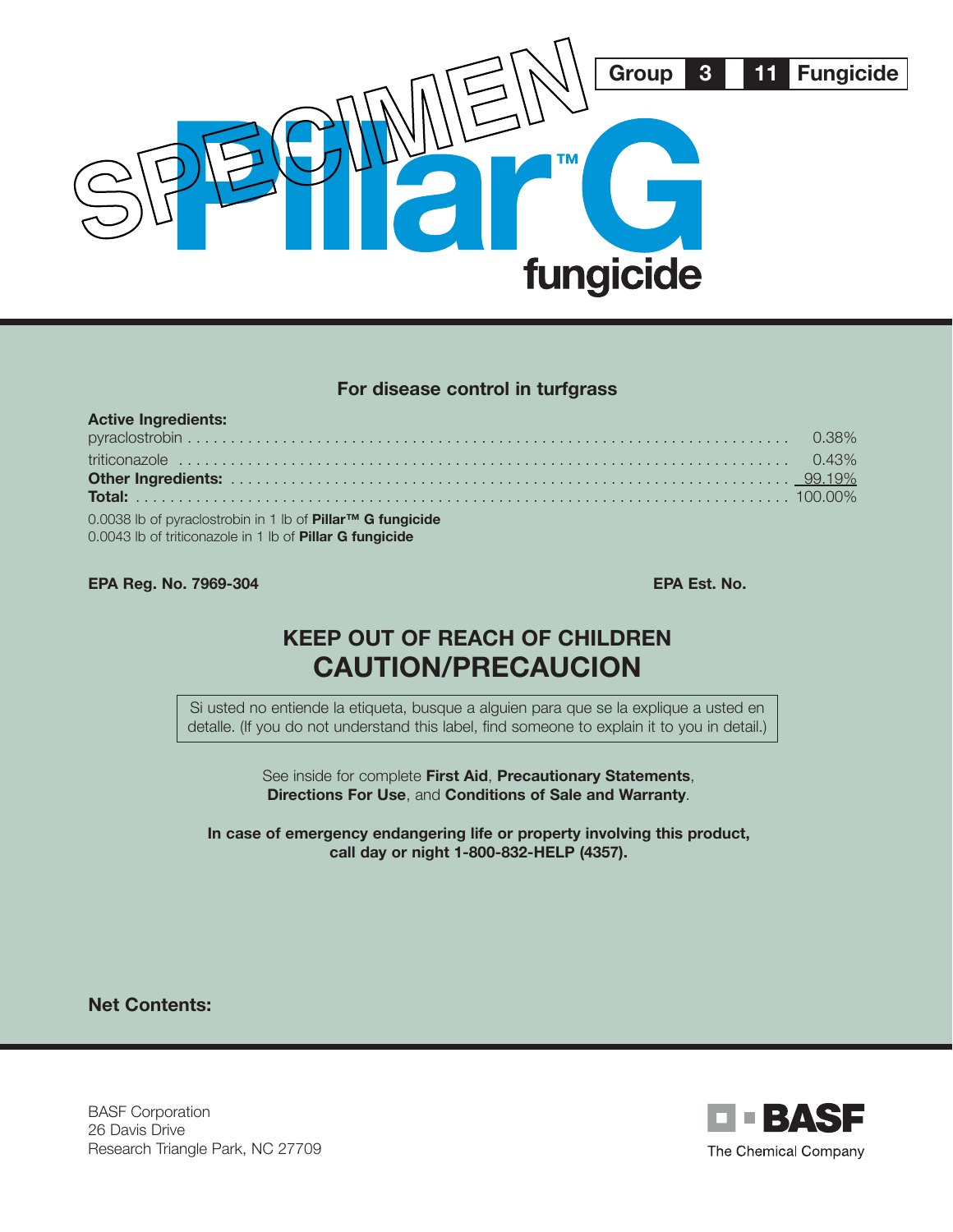| <b>FIRST AID</b>       |                                                                                                                                                                                                                                                                                          |  |  |  |  |
|------------------------|------------------------------------------------------------------------------------------------------------------------------------------------------------------------------------------------------------------------------------------------------------------------------------------|--|--|--|--|
| If on skin or clothing | • Take off contaminated clothing.<br>• Rinse skin immediately with plenty of water for 15 to 20 minutes.<br>• Call a poison control center or doctor for treatment advice.                                                                                                               |  |  |  |  |
| <b>If swallowed</b>    | • Call a poison control center or doctor immediately for treatment advice.<br>• Have person sip a glass of water if able to swallow.<br>• DO NOT induce vomiting unless told to do so by a poison control center or doctor.<br>• DO NOT give anything by mouth to an unconscious person. |  |  |  |  |
| If in eyes             | • Hold eyes open and rinse slowly and gently with water for 15 to 20 minutes.<br>• Remove contact lenses, if present, after the first 5 minutes; then continue rinsing eyes.<br>• Call a poison control center for treatment advice.                                                     |  |  |  |  |
| If inhaled             | • Move person to fresh air.<br>• If person is not breathing, call 911 or an ambulance; then give artificial respiration,<br>preferably by mouth to mouth, if possible.<br>· Call a poison control center or doctor for further treatment advice.                                         |  |  |  |  |
| <b>HOTLINE NUMBER</b>  |                                                                                                                                                                                                                                                                                          |  |  |  |  |
|                        | المتحدث والمستحقق والمستحاث والمستحل والمستحد والمحاجب والمستحدث والمستحدث والمارا والمحامين والمتحدث والمستحدث والمستحدث                                                                                                                                                                |  |  |  |  |

Have the product container or label with you when calling a poison control center or doctor or going for treatment. You may also contact BASF Corporation for emergency medical treatment information: 1-800-832-HELP (4357).

# **Precautionary Statements**

### **Hazards to Humans and Domestic Animals**

**Caution.** Harmful if absorbed through skin. Harmful if swallowed. Causes moderate eye irritation. Avoid contact with skin, eyes or clothing. Wear long-sleeved shirt, pants, socks, shoes, gloves and protective eyewear.

# **Personal Protective Equipment (PPE)**

### **Applicators and other handlers must wear:**

- Long-sleeved shirt and long pants
- Waterproof gloves
- Shoes plus socks
- Protective eyewear

Follow the manufacturer's instructions for cleaning and maintaining PPE. If no such instructions for washables exist, use detergent and hot water. Keep and wash PPE separately from other laundry.

# **USER SAFETY RECOMMENDATIONS**

#### **Users should:**

- Wash hands before eating, drinking, chewing gum, using tobacco, or using the toilet.
- Remove clothing/PPE immediately if pesticide gets inside. Then wash thoroughly and put on clean clothing.
- Remove PPE immediately after handling this product. Wash the outside of gloves before removing. As soon as possible, wash thoroughly and change into clean clothing.

# **Environmental Hazards**

**DO NOT** apply directly to water, to areas where surface water is present, or to intertidal areas below the mean high water mark. **DO NOT** contaminate water when disposing of equipment washwaters or rinsate.

# **Directions For Use**

It is a violation of federal law to use this product in a manner inconsistent with its labeling. This labeling must be in the possession of the user at the time of pesticide application.

**DO NOT** apply this product in a way that will contact workers or other persons, either directly or through drift. Only protected handlers may be in the area during application. For any requirements specific to your state or tribe, consult the agency responsible for pesticide regulation.

Observe all precautions and limitations in this label and the labels of products used in combination with **Pillar™ G fungicide**. The use of **Pillar G** not consistent with this label can result in injury to crops, animals, or persons. Keep containers closed to avoid spills and contamination.

Unless otherwise directed in supplemental labeling, all applicable directions, restrictions, precautions and **Conditions of Sale and Warranty** are to be followed.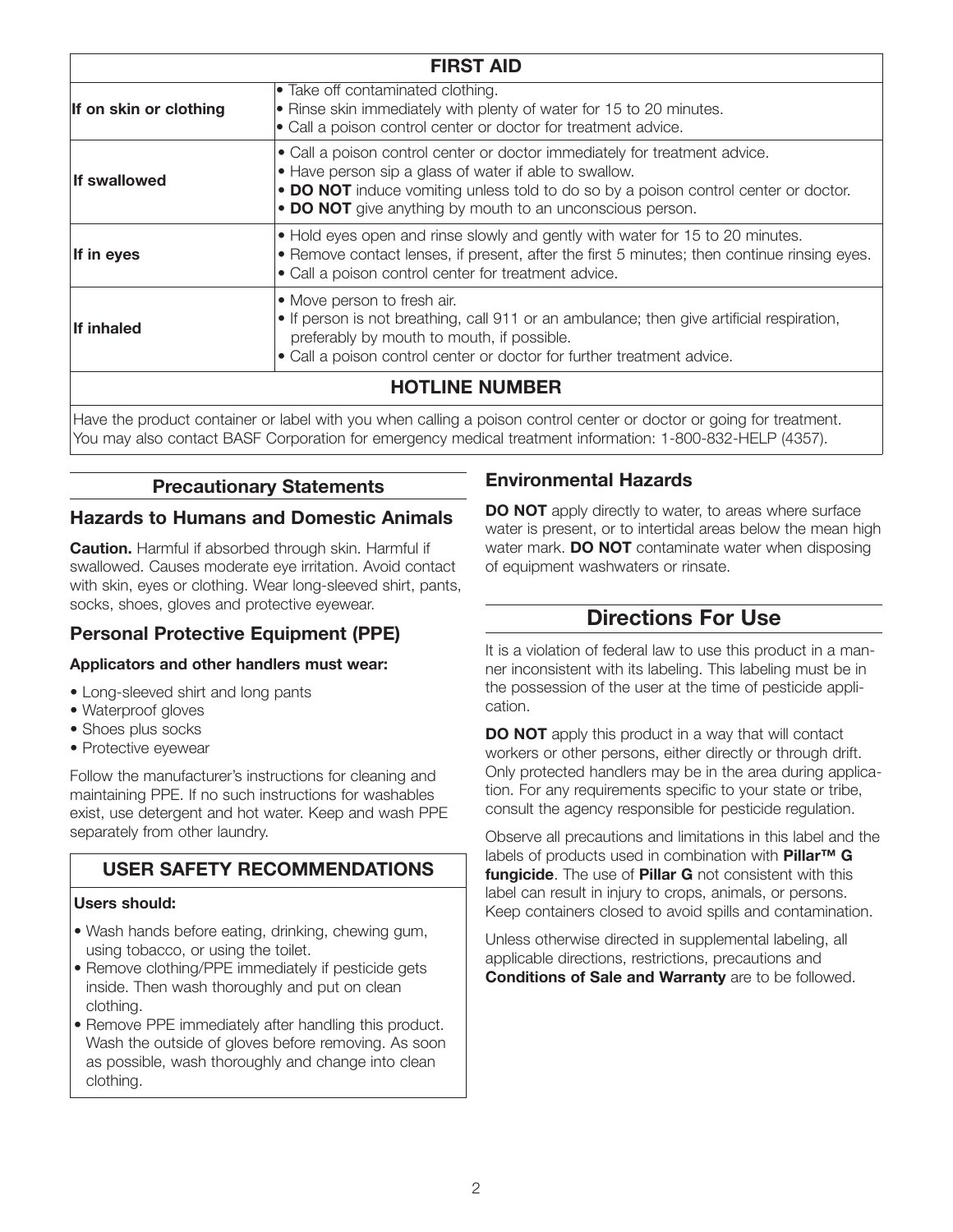# **AGRICULTURAL USE REQUIREMENTS**

Use this product only in accordance with its labeling and with the Worker Protection Standard, 40 CFR part 170. This standard contains requirements for the protection of agricultural workers on farms, forests, nurseries, and greenhouses, and handlers of agricultural pesticides. It contains requirements for training, decontamination, notification, and emergency assistance. It also contains specific instructions and exceptions pertaining to the statements on this label about personal protective equipment (PPE) and restricted-entry interval. The requirements in this box only apply to uses of this product that are covered by the Worker Protection Standard.

**DO NOT** enter or allow worker entry into treated areas during the restricted-entry interval (REI) of **12 hours**.

PPE required for early entry to treated areas that is permitted under the Worker Protection Standard and that involves contact with anything that has been treated, such as plants, soil, or water, is:

- Coveralls
- Chemical-resistant gloves (made of any waterproof materials)
- Shoes plus socks
- Protective eyewear

# **NONAGRICULTURAL USE REQUIREMENTS**

The requirements in this box apply to uses of this product that are NOT within the scope of the Worker Protection Standard for agricultural pesticides (40 CFR Part 170). The WPS applies when this product is used to produce agricultural plants on farms, forests, nurseries, or greenhouses.

**DO NOT** enter or allow others to enter the treated area until dusts have settled.

# **STORAGE AND DISPOSAL**

**DO NOT** contaminate water, food or feed by storage or disposal. Open dumping is prohibited.

#### **Pesticide Storage**

**DO NOT** store above 120° F. Store in original containers and keep closed. Store in a cool, dry place.

### **Pesticide Disposal**

Wastes resulting from the use of this product may be disposed of on-site or at an approved waste disposal facility.

## **Container Handling**

**(for plastic containers)**

**Nonrefillable Container. DO NOT** reuse or refill this container. After completely emptying container into application equipment, offer for recycling, if available, or reconditioning, if appropriate, or puncture and dispose of in a sanitary landfill, or by incineration, or by other procedures approved by state and local authorities.

#### **(for paper or plastic bags)**

**Nonrefillable Container. DO NOT** reuse or refill this container. After completely emptying container into application equipment, dispose of empty bag in a sanitary landfill, or by incineration, or by other procedures approved by state and local authorities.

# **In Case of Emergency**

In case of large-scale spillage regarding this product, call:

- CHEMTREC 1-800-424-9300
- BASF Corporation 1-800-832-HELP (4357)

In case of medical emergency regarding this product, call:

- Your local doctor for immediate treatment
- Your local poison control center (hospital)
- BASF Corporation 1-800-832-HELP (4357)

#### **Steps to be taken in case this material is released or spilled:**

- Dike and contain spill with inert material (sand, earth, etc.) and transfer liquid and solid diking material to separate containers for disposal.
- Remove contaminated clothing, and wash affected skin areas with soap and water.
- Wash clothing before reuse.
- Keep spill out of all sewers and open bodies of water.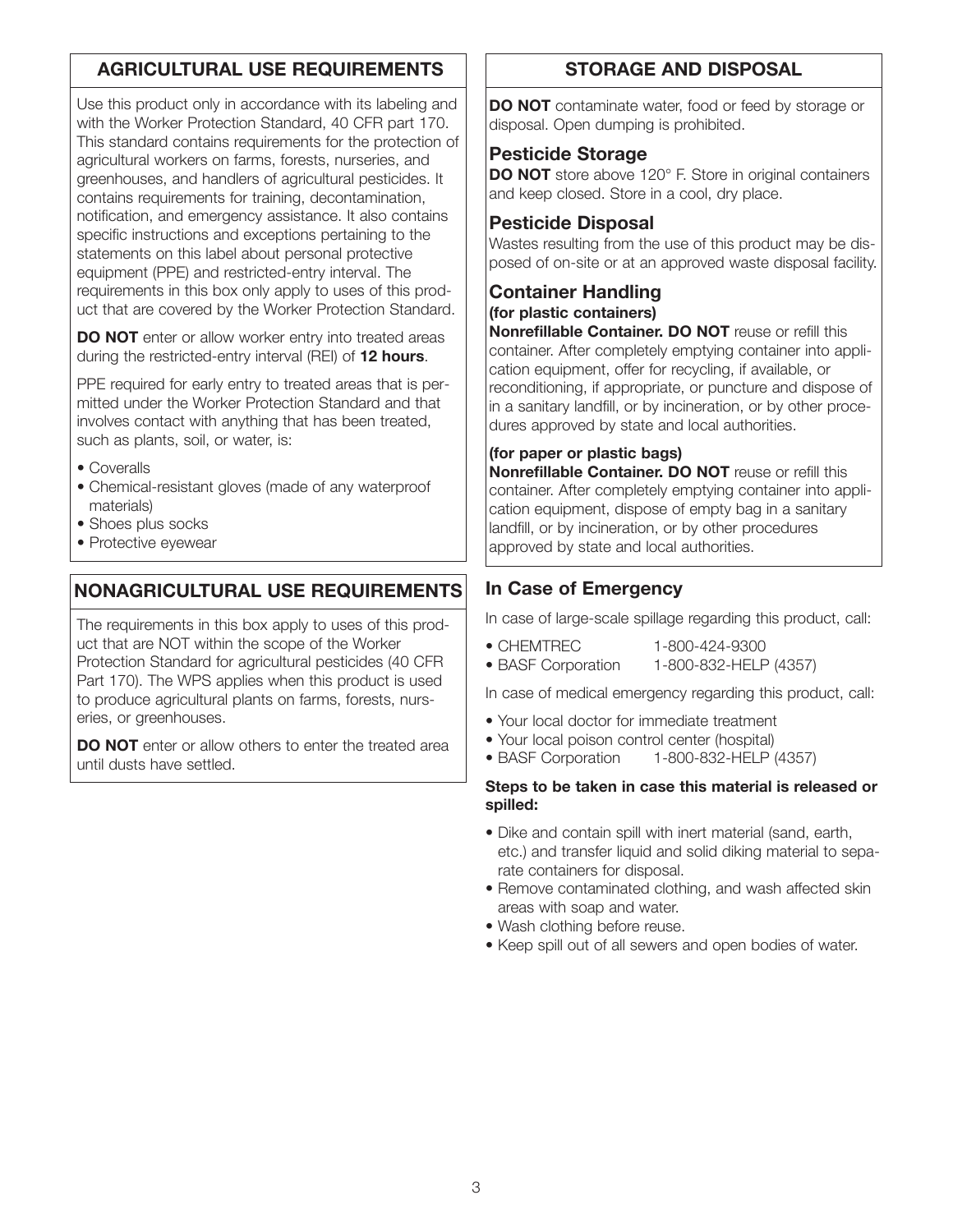### **Product Information**

Apply **Pillar™ G fungicide** to turfgrass as a broad-spectrum preventive fungicide for the control of many important turfgrass diseases.

**Pillar G** contains pyraclostrobin, the active ingredient in **Insignia® fungicide**, and triticonazole, the active ingredient in **Trinity® fungicide**. This combination product, with two modes of action, is an excellent resistance management tool.

## **Application Information**

**Pillar G** is a broad-spectrum fungicide for the control of many important diseases of turfgrass. Apply **Pillar G** with spreader equipment commonly used for ground application. Proper calibration of equipment to give good coverage is essential for disease control. Apply **Pillar G** preventively. **DO NOT** exceed the specified application rate or fail to comply with use restrictions listed in the **Restrictions and Limitations** section.

### **Use Sites**

#### **Turfgrass**

Use **Pillar G** for disease control in the following turf use sites:

- golf courses
- institutional, commercial and residential lawns
- sod farms
- parks
- recreational areas including sports fields
- cemeteries

#### **Tolerant Turfgrass Species**

• Bentgrass, colonial

• Bermudagrass, hybrid

- Bentgrass, creeping
- Fescue, fine
- - Paspalum, seashore
- Bluegrass, annual (*Poa annua*)
- Bluegrass, Kentucky • Bluegrass, rough (*Poa*
- *trivialis*)
- Buffalograss
- Ryegrass, annual • Ryegrass, perennial
- St. Augustinegrass
- Zoysiagrass

Due to variability within turfgrass species and application techniques, neither the manufacturer nor the seller has determined whether **Pillar G** can safely be used on all turfgrasses under all conditions. The user must determine if **Pillar G** can be used safely before broadscale use. Apply the specified use rate of **Pillar G** on a small test area under conditions expected to be encountered. Monitor for any adverse effects during a 14-day period after application. **DO NOT** use on ultradwarf bermudagrass varieties.

#### **When used according to label instructions, Pillar G is effective in controlling the following diseases:**

- Anthracnose
- Bentgrass dead spot
- Bermudagrass decline
- Brown patch
- Brown ring patch (Waitea patch)
- Dollar spot
- Fairy ring
- Fusarium patch
- Gray leaf spot
- Gray snow mold
- Large patch
- Leaf spot
- Melting out
- Necrotic ring spot
- Pink patch
- Pink snow mold
- Powdery mildew
- Pythium blight
- Pythium root dysfunction
- Rapid blight
- Red thread
- Rhizoctonia leaf or sheath spot
- Rust
- Summer patch
- Take-all patch
- Yellow tuft (Downy mildew)
- Zoysia patch

#### **Resistance Management**

The active ingredients in **Pillar G** are pyraclostrobin, a **Group 11 Quinone Outside Inhibitor (QoI)** and triticonazole, a **Group 3 demethylation inhibitor (DMI)**.

Fungal isolates resistant to **Group 11** (strobilurin or QoI) fungicides such as pyraclostrobin, azoxystrobin, trifloxystrobin and kresoxim-methyl, and **Group 3** (DMI) fungicides such as fenarimol, myclobutanil, triadimefon, propiconazole, tebuconazole, or metconazole may allow less sensitive strains of target fungi to build over time. This may result in reduced disease control. To limit the potential for the development of resistance alternate **Pillar G** with other registered fungicides that have a different mode of action and to which pathogen resistance has not developed. **DO NOT** make more than 2 sequential applications of **Pillar G**. **DO NOT** alternate **Pillar G** with other **Group 11** fungicides.

#### **Restrictions and Limitations**

- **Maximum seasonal use rate DO NOT** apply more than a total of 15 lbs/1000 sq ft of **Pillar G** per year.
- Refer to the **Pillar™ G fungicide Application Directions on Turfgrass** section for sequential application intervals for **Pillar G**.
- **DO NOT** use on crops intended for food or feed use.
- **DO NOT** use this product to formulate or reformulate any other pesticide product.
- Bermudagrass, common • Centipedegrass • Dichondra
	- Fescue, tall
	-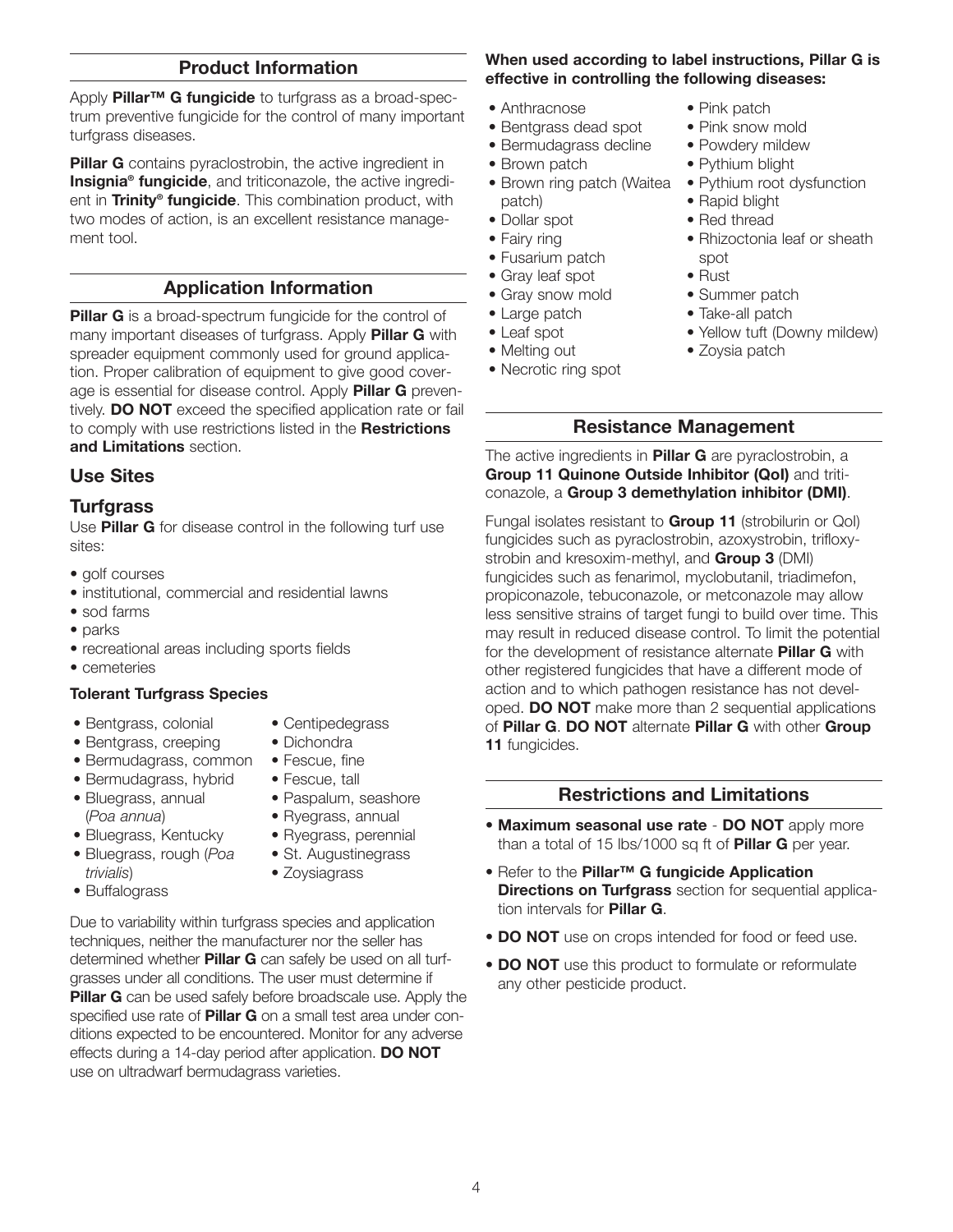# **Pillar™ G fungicide Application Directions on Turfgrass**

Apply **Pillar G** at a use rate of 3.0 lbs product/1000 sq ft (131 lbs product/acre) on a 14-day to 28-day interval for the following diseases. **DO NOT** make more than 5 applications per year at the use rate of 3.0 lbs product/1000 sq ft (131 lbs product/acre). Applications made to control root and soilborne diseases such as fairy ring, Pythium root dysfunction, summer patch and take-all patch will require additional irrigation to move product into the soil.

| <b>Disease</b><br>Pathogen                                                     | <b>Application</b><br><b>Interval</b><br>(days) | <b>Comments</b>                                                                                                                                                                                                                                                                                                                                    |  |
|--------------------------------------------------------------------------------|-------------------------------------------------|----------------------------------------------------------------------------------------------------------------------------------------------------------------------------------------------------------------------------------------------------------------------------------------------------------------------------------------------------|--|
| <b>Anthracnose</b><br>Colletotrichum graminicola                               | 14 to 28                                        | Use preventively. Begin applications when conditions are favorable<br>for fungal infection, prior to disease symptom development.                                                                                                                                                                                                                  |  |
| <b>Bentgrass dead spot</b><br>Ophiosphaerella agrostis                         | 14 to 28                                        | Use preventively. Begin applications when conditions are favorable<br>for fungal infection, prior to disease symptom development.                                                                                                                                                                                                                  |  |
| <b>Bermudagrass decline</b><br>Gaeumannomyces graminis<br>var. graminis        | 28                                              | Aids in control of bermudagrass decline when integrated with appro-<br>priate cultural practices such as raised mowing height, proper fertili-<br>zation, and core aeration. Make 1 application in the spring following<br>greenup and a second application in the fall when air temperatures<br>remain above 80° F and humidity is 75% or higher. |  |
| <b>Brown patch</b><br>Rhizoctonia solani                                       | 14 to 28                                        | Apply when conditions are favorable for disease development.                                                                                                                                                                                                                                                                                       |  |
| Brown ring patch<br>Rhizoctonia circinata var. circi-<br>nata aka Waitea patch | 14 to 28                                        | Apply when early yellow ring development is symptomatic. Provide<br>short irrigation cycle directly following treatment to move fungicide<br>through thatch.                                                                                                                                                                                       |  |
| <b>Dollar spot</b><br>Sclerotinia homoeocarpa                                  | 14 to 28                                        | Apply when conditions are favorable for disease development. Ring<br>symptoms can take 2 to 3 weeks to disappear following application.<br>For optimum results, apply a soil wetting agent to the intended<br>treatment area prior to <b>Pillar G</b> application.                                                                                 |  |
| <b>Fairy ring</b><br>various Basidiomycete fungi                               | 14 to 28                                        | Apply as soon as possible after fairy ring symptom development.<br>Fairy ring symptoms can take 2 to 3 weeks to disappear following<br>application. For optimum results, apply a soil wetting agent to the<br>intended treatment area prior to <b>Pillar G</b> application.                                                                        |  |
| <b>Fusarium patch</b><br>(Pink snow mold)<br>Microdochium nivale               | 28                                              | Make 1 application in late fall just prior to snow cover. For optimum<br>control under severe disease pressure, make application of Trinity®<br>fungicide, Insignia® SC Intrinsic™ brand fungicide, or Insignia®<br>fungicide 14 days prior to Pillar G application.                                                                               |  |
| <b>Gray leaf spot</b><br>Pyricularia grisea                                    | 14 to 28                                        | Use preventively. Begin applications when conditions are favorable<br>for fungal infection, prior to disease symptom development.                                                                                                                                                                                                                  |  |
| Gray snow mold/Typhula<br>blight<br>Typhula spp.                               | 28                                              | Make 1 application in late fall just prior to snow cover. For optimum<br>control under severe disease pressure, make application of Trinity,<br>Insignia® SC Intrinsic™ brand fungicide, or Insignia 14 days<br>prior to <b>Pillar G</b> application.                                                                                              |  |
| Large patch<br>Rhizoctonia solani AG2-2LP                                      | 14 to 28                                        | Make 1 to 2 applications in the fall when conditions are favorable for<br>disease development, repeat in spring prior to and following<br>greenup.                                                                                                                                                                                                 |  |
| Leaf spot<br>Bipolaris spp., Dreschlera spp.,<br>Exserohilum spp.              | 14 to 28                                        | Apply when conditions are favorable for disease development.                                                                                                                                                                                                                                                                                       |  |
| <b>Melting out</b><br>Drechslera poae                                          | 14 to 28                                        | Apply when conditions are favorable for disease development.                                                                                                                                                                                                                                                                                       |  |
| <b>Necrotic ring spot</b><br>Leptosphaeria korrae                              | 28                                              | Apply when soil temperatures reach 60° F in early spring to summer<br>and continue at 28-day intervals under conditions favorable for dis-<br>ease development. Provide additional irrigation following application.                                                                                                                               |  |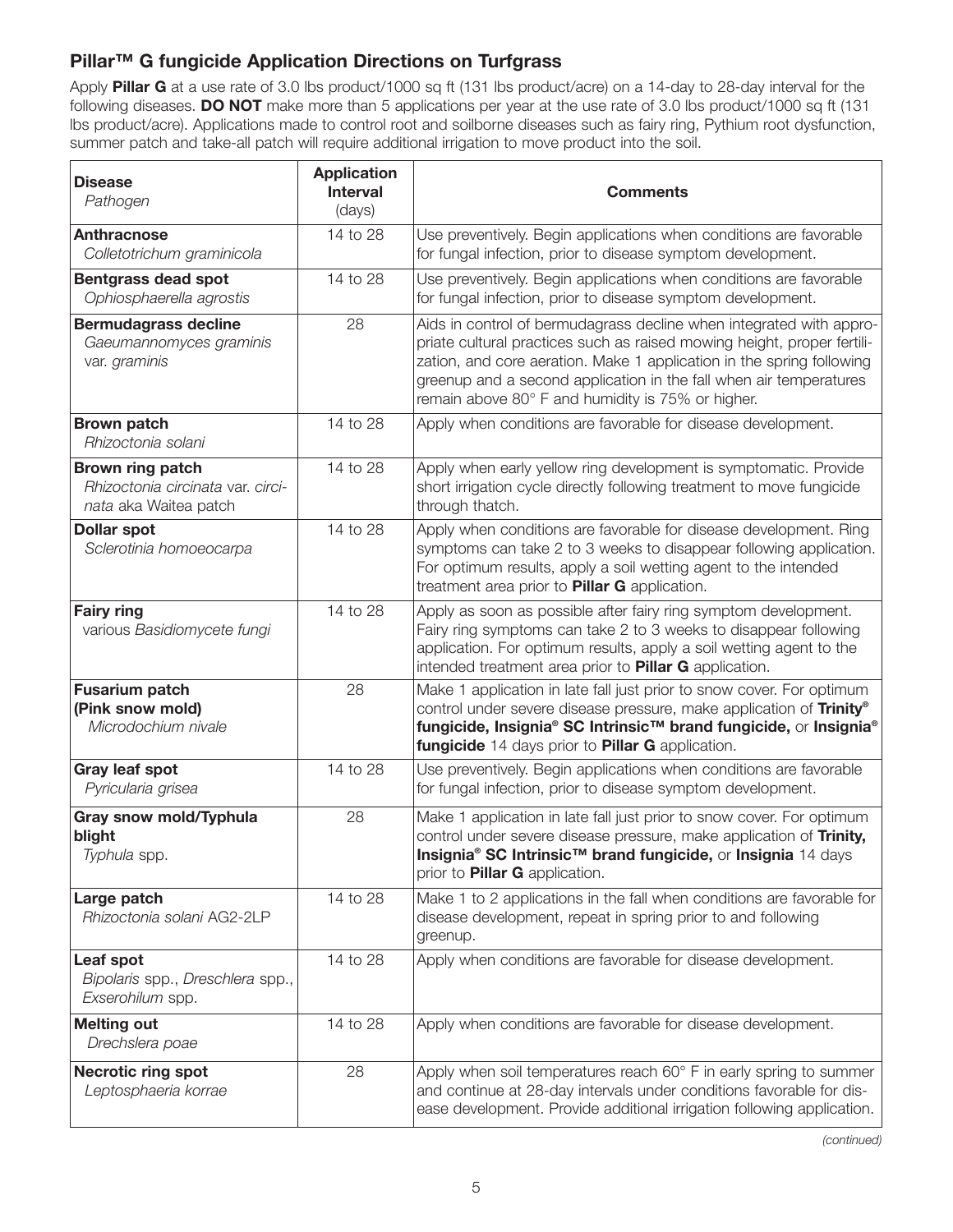# **Pillar™ G fungicide Application Directions on Turfgrass** *(continued)*

| <b>Disease</b><br>Pathogen                                               | <b>Application</b><br><b>Interval</b><br>(days) | <b>Comments</b>                                                                                                                                                                                                                                                                                                                                                                                                |  |  |
|--------------------------------------------------------------------------|-------------------------------------------------|----------------------------------------------------------------------------------------------------------------------------------------------------------------------------------------------------------------------------------------------------------------------------------------------------------------------------------------------------------------------------------------------------------------|--|--|
| <b>Pink patch</b><br>Limonomyces roseipellis                             | 14 to 28                                        | Apply when conditions are favorable for disease development, when<br>night temperatures are 60° F to 70° F, and in periods of higher rain-<br>fall.                                                                                                                                                                                                                                                            |  |  |
| <b>Pink snow mold</b><br>(Fusarium patch)<br>Microdochium nivale         | $\overline{28}$                                 | Make 1 application in late fall just prior to snow cover. For optimum<br>control under severe disease pressure, make application of Trinity®<br>fungicide, Insignia® SC Intrinsic™ brand fungicide, or Insignia®<br>fungicide 14 days prior to Pillar G application.                                                                                                                                           |  |  |
| <b>Powdery mildew</b><br>Blumeria graminis                               | 14 to 28                                        | Use preventively. Begin applications when conditions are favorable<br>for fungal infection, prior to disease symptom development.                                                                                                                                                                                                                                                                              |  |  |
| Pythium blight<br>Pythium aphanidermatum,<br>Pythium spp.                | 14                                              | Use preventively. Begin applications when conditions are favorable<br>for fungal infection, normally under prolonged moist and humid con-<br>ditions. Apply prior to disease symptom development for best con-<br>trol.                                                                                                                                                                                        |  |  |
| <b>Pythium root dysfunction</b><br>Pythium volutum spp.,<br>Pythium spp. | 14                                              | Use preventively. Begin applications when conditions are favorable<br>for fungal infection, prior to disease symptom development. DO<br>NOT apply more than two strobilurin-based fungicides sequentially<br>prior to rotation to a different mode-of action.                                                                                                                                                  |  |  |
| <b>Rapid blight</b><br>Labyrinthula terrestris                           | 14 to 28                                        | Apply when conditions are favorable for disease development which<br>occurs normally on salinity stressed grasses. Occurs most com-<br>monly on cool season grasses used under overseeded conditions.<br>Begin applications in fall and follow with spring applications as<br>needed. DO NOT apply more than two strobilurin-based fungicides<br>sequentially prior to rotation to a different mode-of action. |  |  |
| <b>Red thread</b><br>Laetisaria fuciformis                               | 14 to 28                                        | Apply when conditions are favorable for disease development.                                                                                                                                                                                                                                                                                                                                                   |  |  |
| Rhizoctonia leaf or<br>sheath spot<br>R. oryzae, R. zea                  | 28                                              | Apply when conditions are favorable for disease development.<br>Rhizoctonia infection can occur under warm, humid conditions on<br>both cool-season turfgrass and warm-season turfgrass. This dis-<br>ease has been associated with localized dry spots, and necrotic<br>(brown) ring symptoms can form. The use of a wetting agent can<br>aid in recovery from dry spots.                                     |  |  |
| <b>Rust</b><br>Puccinia spp.                                             | 14 to 28                                        | Apply when conditions are favorable for disease development.                                                                                                                                                                                                                                                                                                                                                   |  |  |
| Summer patch<br>Magnaporthe poae                                         | 28                                              | Apply when conditions are favorable for disease development.<br>Initiate applications in spring when soil temperatures reach 60° F to<br>70° F at a 2-inch soil depth, or as dictated by local recommenda-<br>tions. Repeat application at 28-day intervals.                                                                                                                                                   |  |  |
| <b>Take-all patch</b><br>Gaeumannomyces graminis<br>var, avenae          | 28                                              | Begin applications when conditions are favorable for fungal infec-<br>tion, prior to disease symptom development. Make 2 applications in<br>the fall and subsequent applications in spring depending on local<br>conditions.                                                                                                                                                                                   |  |  |
| Yellow tuft (Downy mildew)<br>Sclerophthora macrospora                   | 14 to 28                                        | Use preventively. Begin applications when conditions are favorable<br>for fungal infection, prior to disease symptom development.                                                                                                                                                                                                                                                                              |  |  |
| Zoysia patch<br>Rhizoctonia solani AG2-2LP                               | 14 to 28                                        | Make 1 to 2 applications in the fall when conditions are favorable for<br>disease development, repeat in spring prior to and following<br>greenup. Use preventively. Begin applications when conditions are<br>favorable for fungal infection, prior to disease symptom develop-<br>ment.                                                                                                                      |  |  |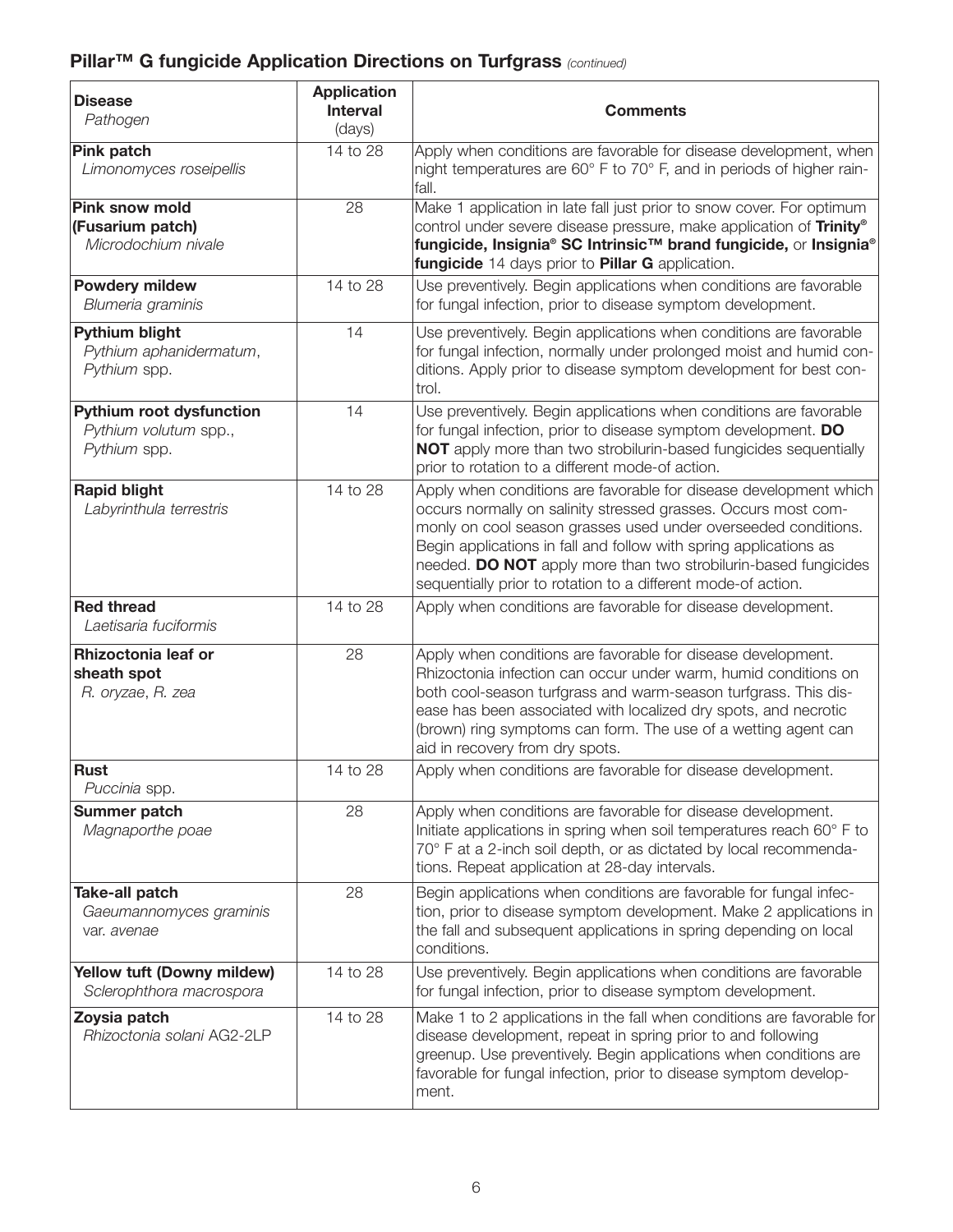# **Application Instructions for Pillar™ G fungicide**

**Pillar G** is formulated as a dry granule broad-spectrum fungicide which must be broadcast applied with spreader equipment commonly used for ground application. Uniform coverage according to the label rate is essential for disease control. Proper calibration of the spreader equipment is essential before making **Pillar G** applications.

Apply with properly calibrated spreader equipment to provide uniform distribution. Check application routinely to determine proper calibration. Avoid overlaps that will increase rates above those specified.

## **Suggested Spreader Settings For Turf**

To apply the label use rate of 3.0 lbs product/1000 sq ft (131 lbs product/acre) and to provide proper product distribution, calibrate spreader according to the settings in the following table. **DO NOT** make more than 5 applications per year at the use rate of 3.0 lbs product/1000 sq ft (131 lbs product/acre).

| <b>Spreader</b>                                                     |                               | <b>Ground Speed</b> | Width of                      |                         |
|---------------------------------------------------------------------|-------------------------------|---------------------|-------------------------------|-------------------------|
| <b>Brand</b><br>type                                                | <b>Model</b>                  | (mph)               | Coverage<br>(f <sup>t</sup> ) | <b>Spreader Setting</b> |
| Lesco <sup>®</sup> Commercialplus <sup>™</sup><br>commercial rotary | 80 LB                         | 3                   | 12                            | 22                      |
| The Andersons <sup>®</sup><br>commercial rotary                     | SR 2000                       | 3                   | 12                            | Р                       |
| Scotts <sup>®</sup> Turfbuilder <sup>®</sup><br>homeowner model     | EdgeGuard <sup>®</sup><br>DIX | 3                   | 10                            | 8.5                     |
| EarthWay EV-N-SPRED®<br>commercial broadcast                        | 2150                          | 3                   | 12                            | 20                      |
| The Andersons <sup>®</sup><br>commercial drop*                      | $SS-2TM$                      | 3                   | 3                             | 5.5                     |

\*BASF does not recommend the use of drop spreaders.